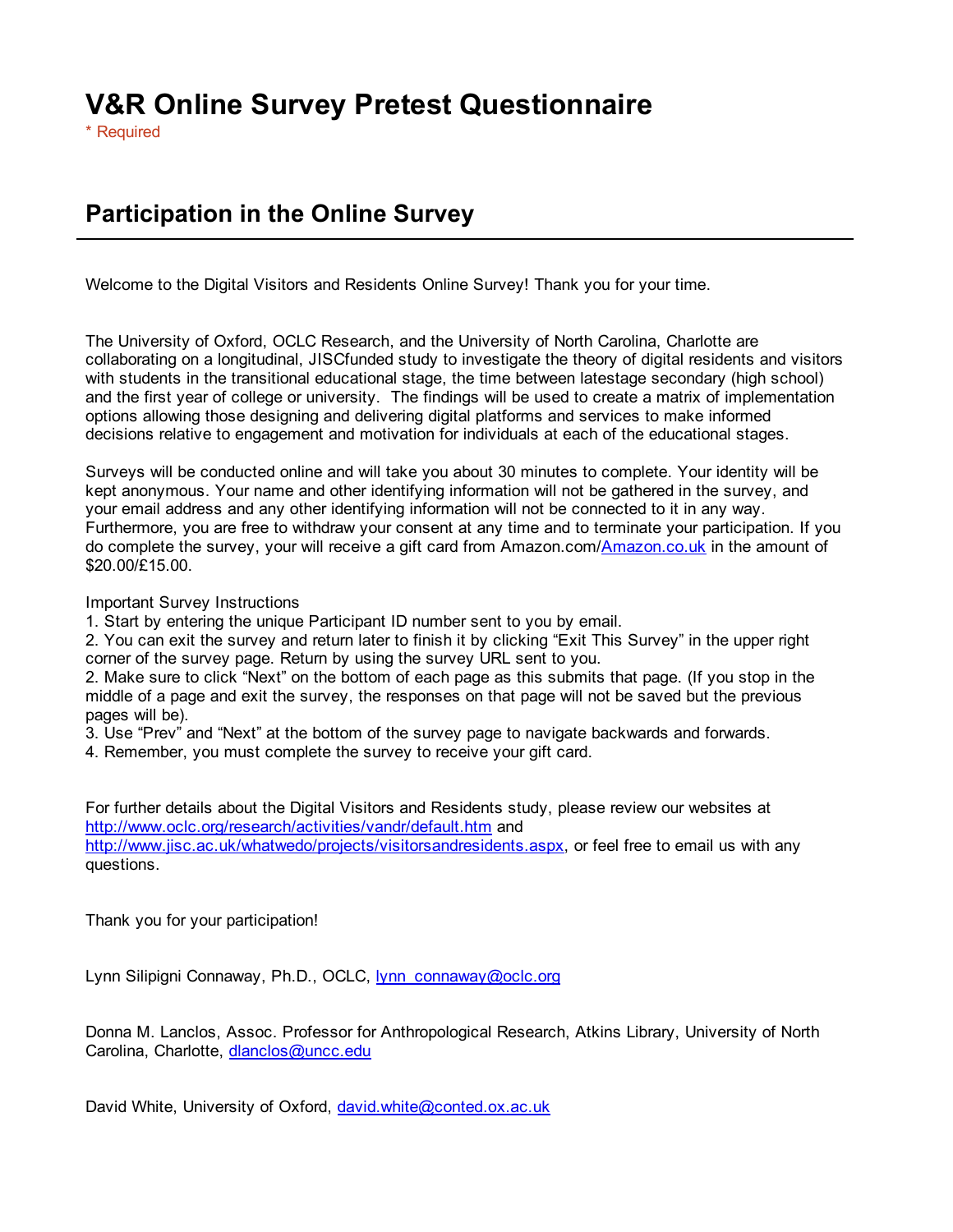1. 1. Participant ID \* This can be found in the email invitation sent to you.

**Questions 2-8** 

Think of a time in the past month when you had either a Personal or Academic/Professional situation where you needed answers or solutions and you did a quick search and made do with it. You knew there were other resources but you decided not to use them. Please include all sources, including human sources, such as friends, family, teachers, teaching assistants, tutors, coaches, colleagues, professors, etc. and answer the following questions.

2. 2. What was the situation? \*

- 3. 3. Did you simply take the first answer/solution you were able to find? \* *Mark only one oval.*
	- Yes No
- 4. 4. What resources did you use? \*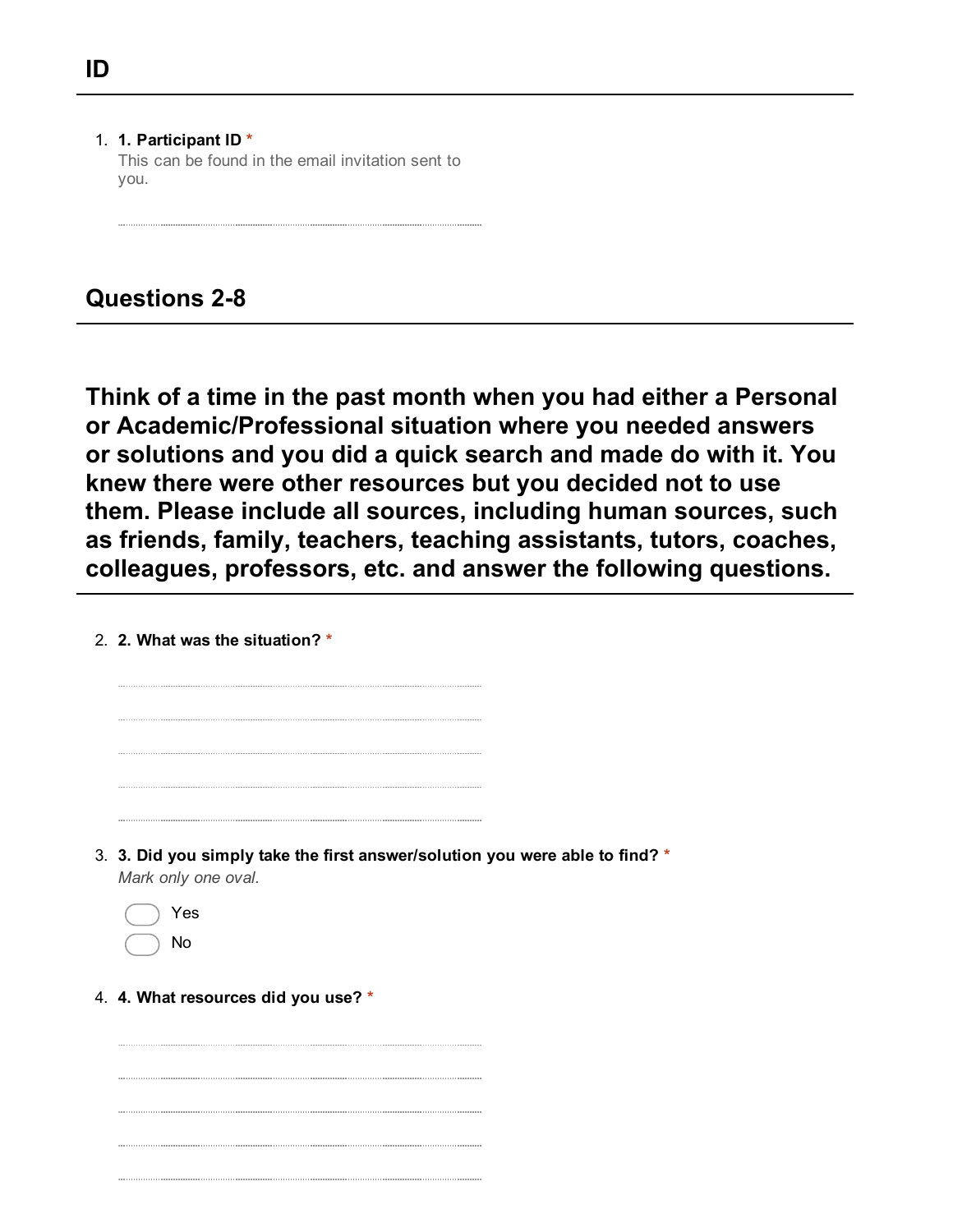- 5. 5. What made you choose these resources instead of others? \*
	- . . . . . . . . . . . . . . . . . . . .
- 6. 6. What made these resources easy or difficult to use? \*

7. 7. How did you decide when it was time to stop looking and that the answer was good enough? \*



8. 8. Have there been times when you were told to use a library or virtual learning environment (or learning platform), and used other resource(s) instead? \*

*Mark only one oval.*

Yes *Skip to question 9.* No *Skip to question 10.*

### Question 9

9. 9. What made you decide not to use what you were asked to use? What kinds of things do your instructors, tutors, or colleagues want you to do when you're looking for information? \*

Questions 10-14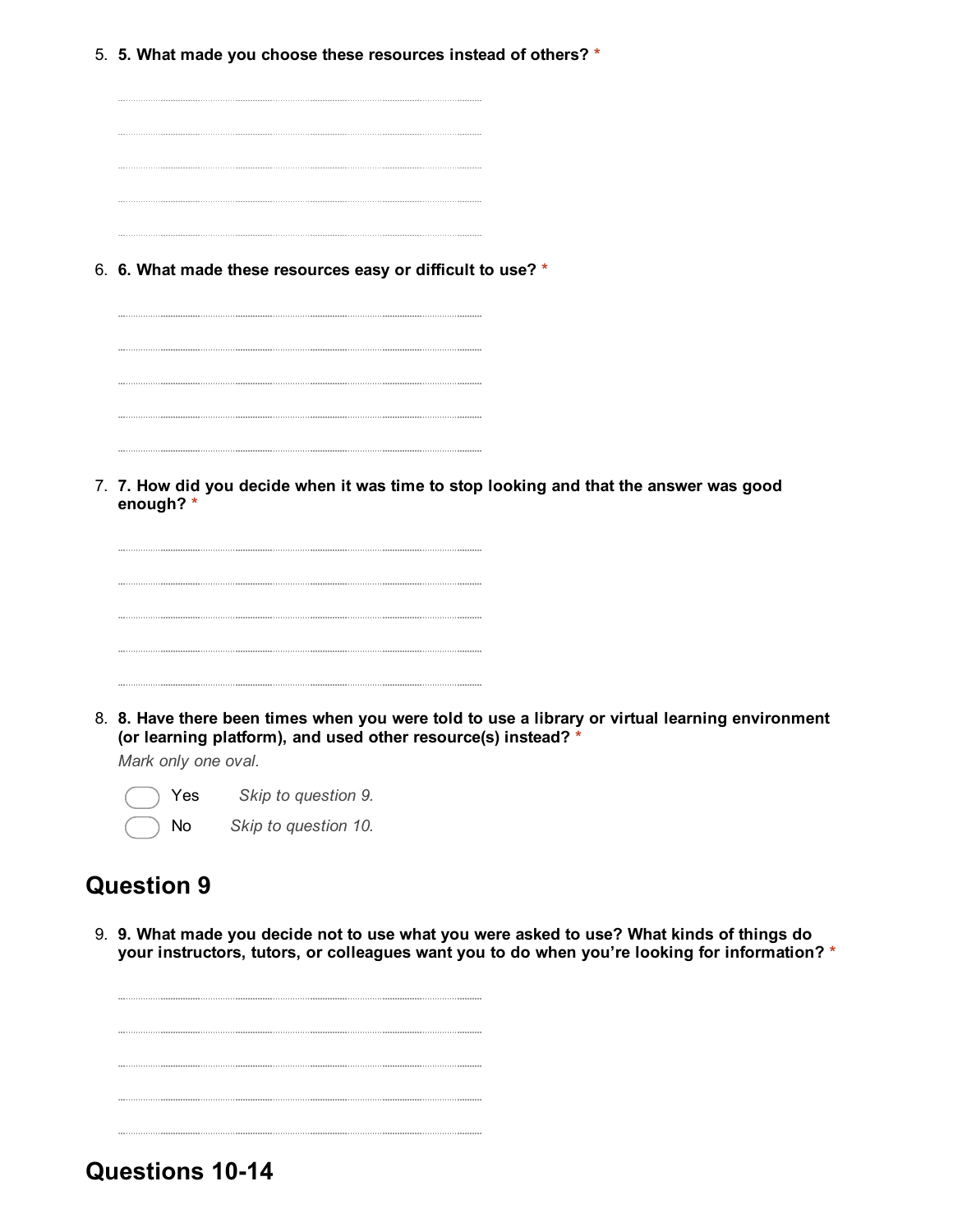Think of a time in the past month when you were successful in completing an ACADEMIC/PROFESSIONAL assignment. Please answer each of the following questions.

10. 10. What steps did you take and why? \* 11. 11. What resources did you choose to use? \* 12. 12. What made you choose these resources instead of others? \* 13. 13. What made these resources easy or difficult to use? \* 14. 14. Did you try any new approaches to finding information? \* *Mark only one oval.* Yes *Skip to question 15.*

No *Skip to question 17.*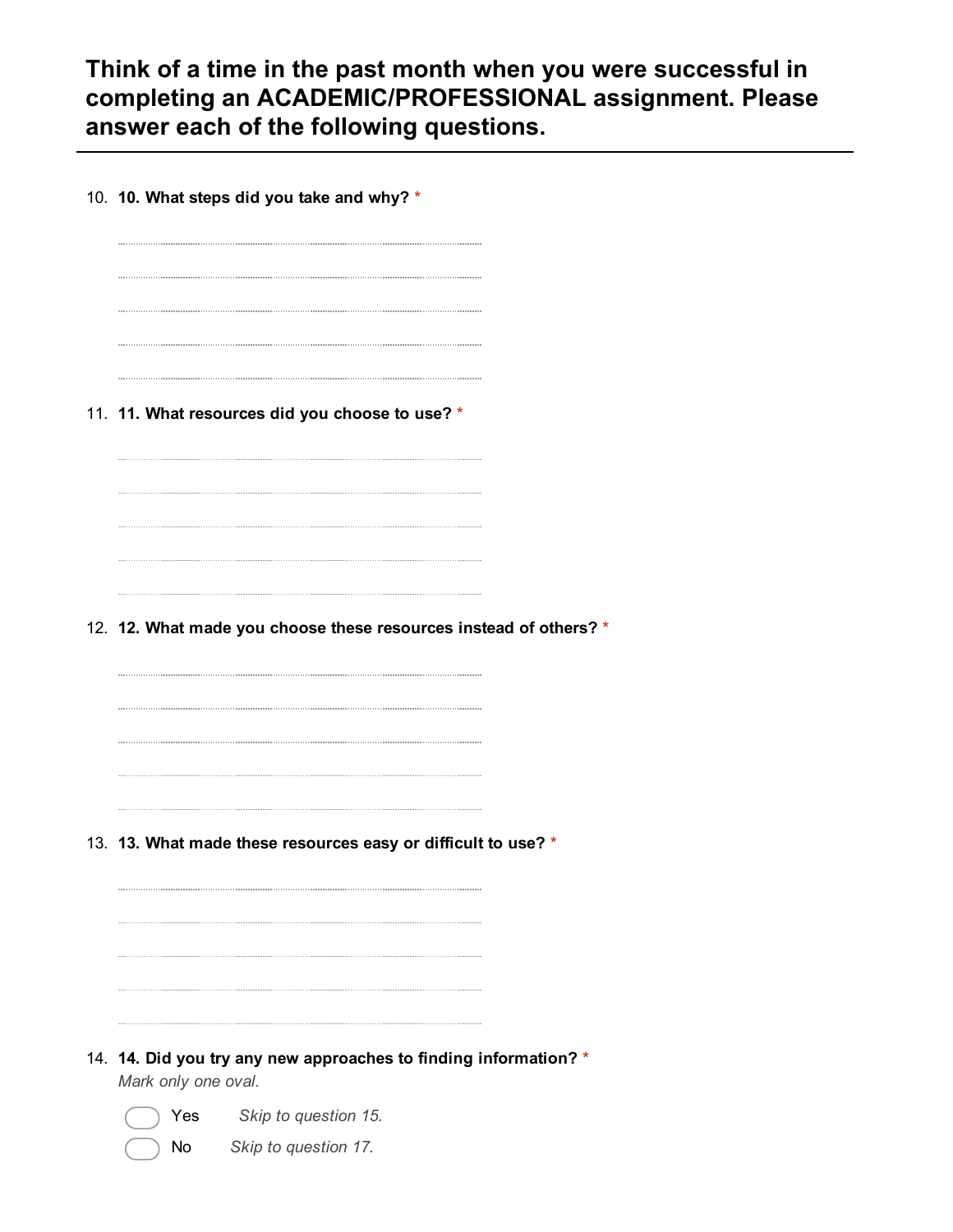## Questions 15-16

15. 15. What new approaches did you try? \*

16. 16. How did you find out about it? Did someone tell you or did you find it on your own? \*



Questions 17-20

Think of a time in the past month when you \*struggled\* to find appropriate resources to help you complete an ACADEMIC/PROFESSIONAL assignment. Please include sources such as friends, family, teachers, teaching assistants, tutors, coaches, colleagues, professors, etc. Please answer each of the following questions.

17. 17. What steps did you take and why? \*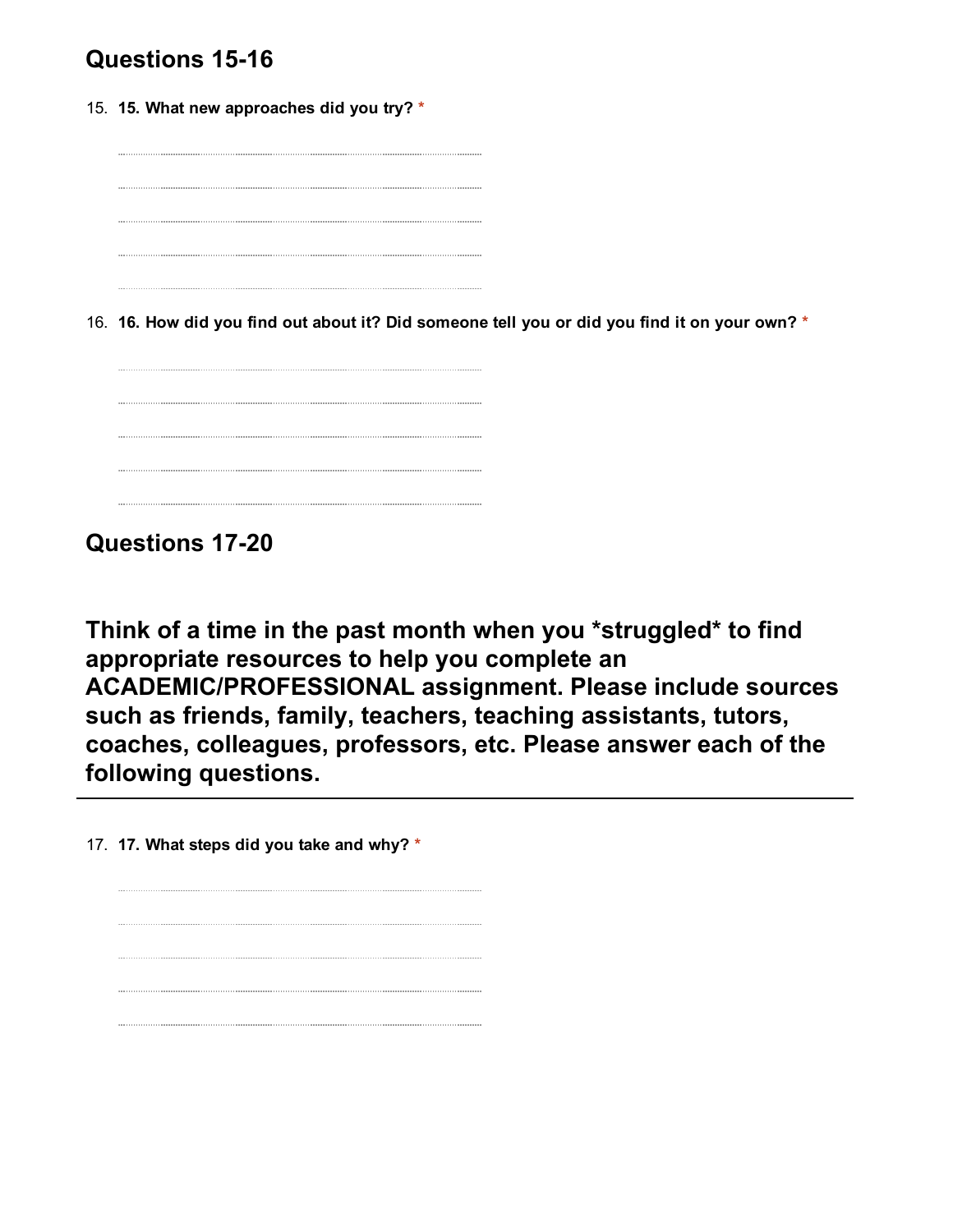18. 18. What resources did you choose to use? \* 19. 19. What made you choose these resources instead of others? \* 20. 20. What made these resources easy or difficult to use? \* 

Questions 21-24

Think of a time in the past month when you were successful in getting what you needed in a PERSONAL situation. Please include sources such as friends, family, teachers, teaching assistants, tutors, coaches, colleagues, professors, etc.

Please answer each of the following questions.

21. 21. What steps did you take and why? \*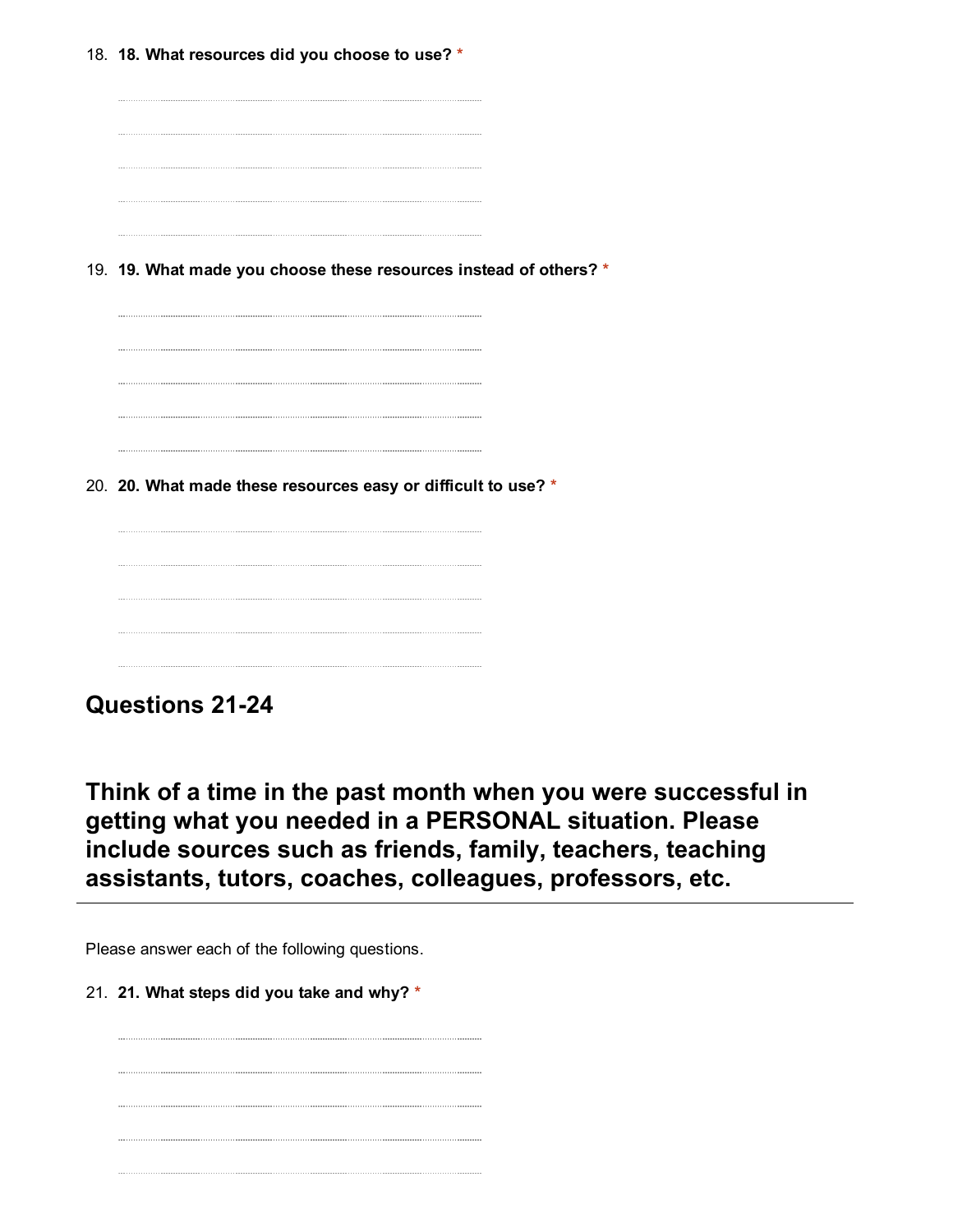22. 22. What resources did you choose to use? \* 23. 23. What made you choose these resources instead of others? \* 24. 24. What made these resources easy or difficult to use? \* 

Think of a time in the past month when you \*struggled\* to find what you needed in a PERSONAL situation. Please answer each of the following questions.

25. 25. What steps did you take and why? \*

Questions 25-28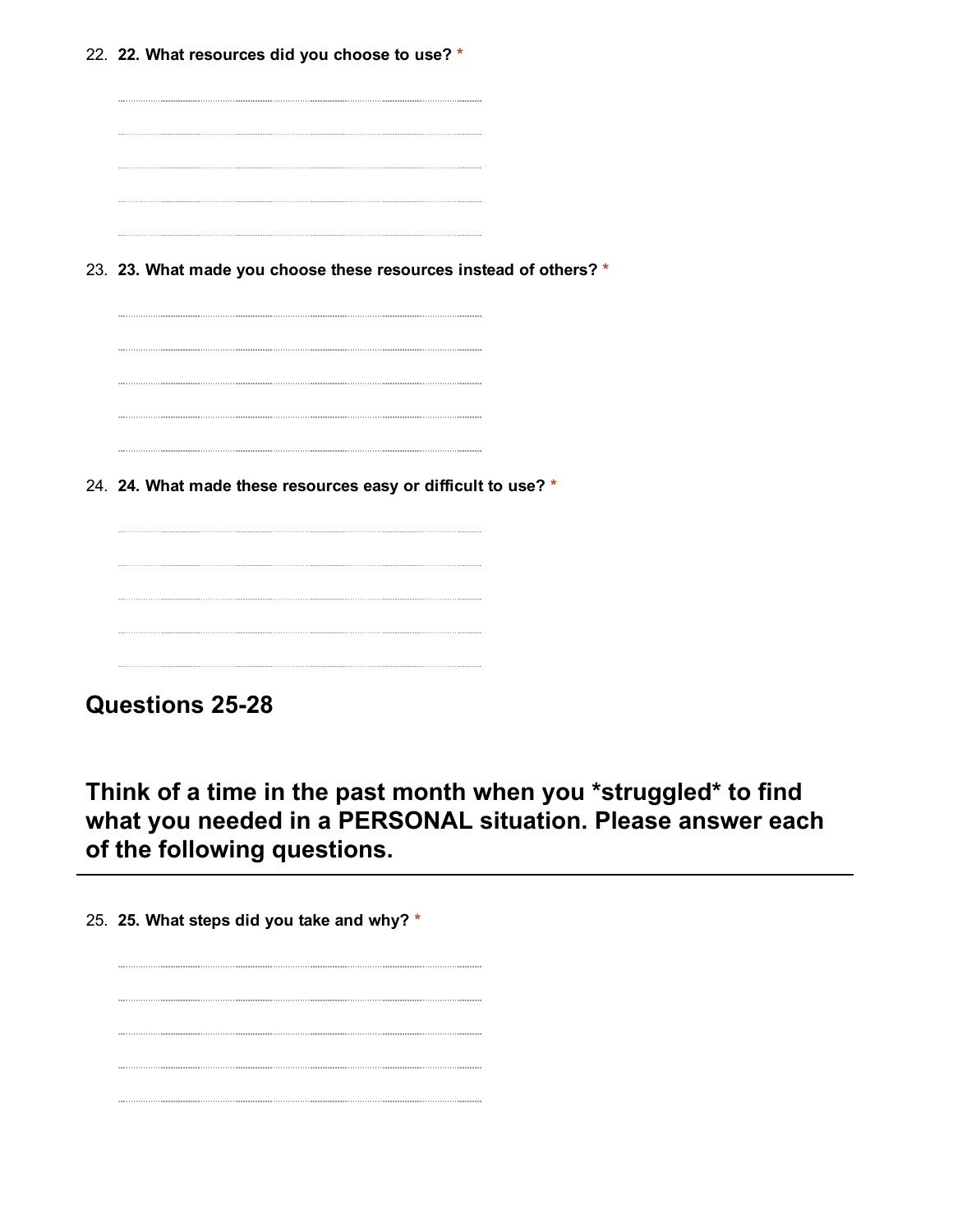| 26. 26. What resources did you choose to use? *                      |  |
|----------------------------------------------------------------------|--|
|                                                                      |  |
|                                                                      |  |
|                                                                      |  |
|                                                                      |  |
| 27. 27. What made you choose these resources instead? *              |  |
|                                                                      |  |
|                                                                      |  |
|                                                                      |  |
|                                                                      |  |
| 28. 28. What made these resources a good choice in this situation? * |  |
|                                                                      |  |
|                                                                      |  |
|                                                                      |  |
|                                                                      |  |

Question 29-30

Think of something interesting that has happened in the past month in the social media that you use for ACADEMIC/PROFESSIONAL WORK. Please answer each of the following questions.

29. 29. Describe what happened. \*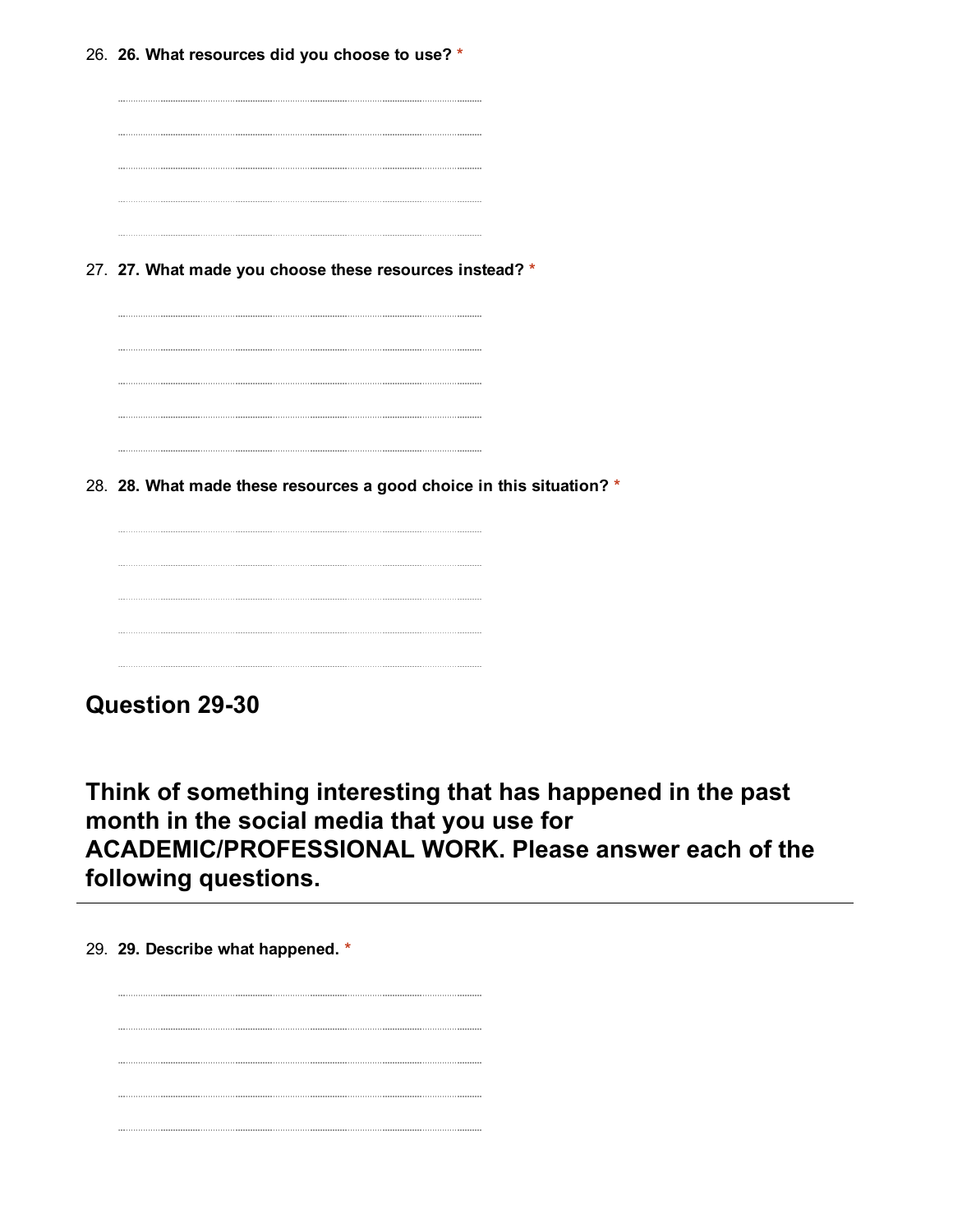30. 30. Did you find the results of using social media useful in any way? Please explain why or why not. \*

**Questions 31-32** 

Think of something interesting that has happened in the past month in the social media that you use for PERSONAL situations. Please answer each of the following questions.

31. 31. Describe what happened. \*



32. 32. Did you find the results of using social media useful in any way? Please explain why or why not. \*



## Questions 33

33. 33. Is there anything that bothers you about being online? \* *Mark only one oval.*



Yes *Skip to question 34.*

No *Skip to question 35.*

## Question 34